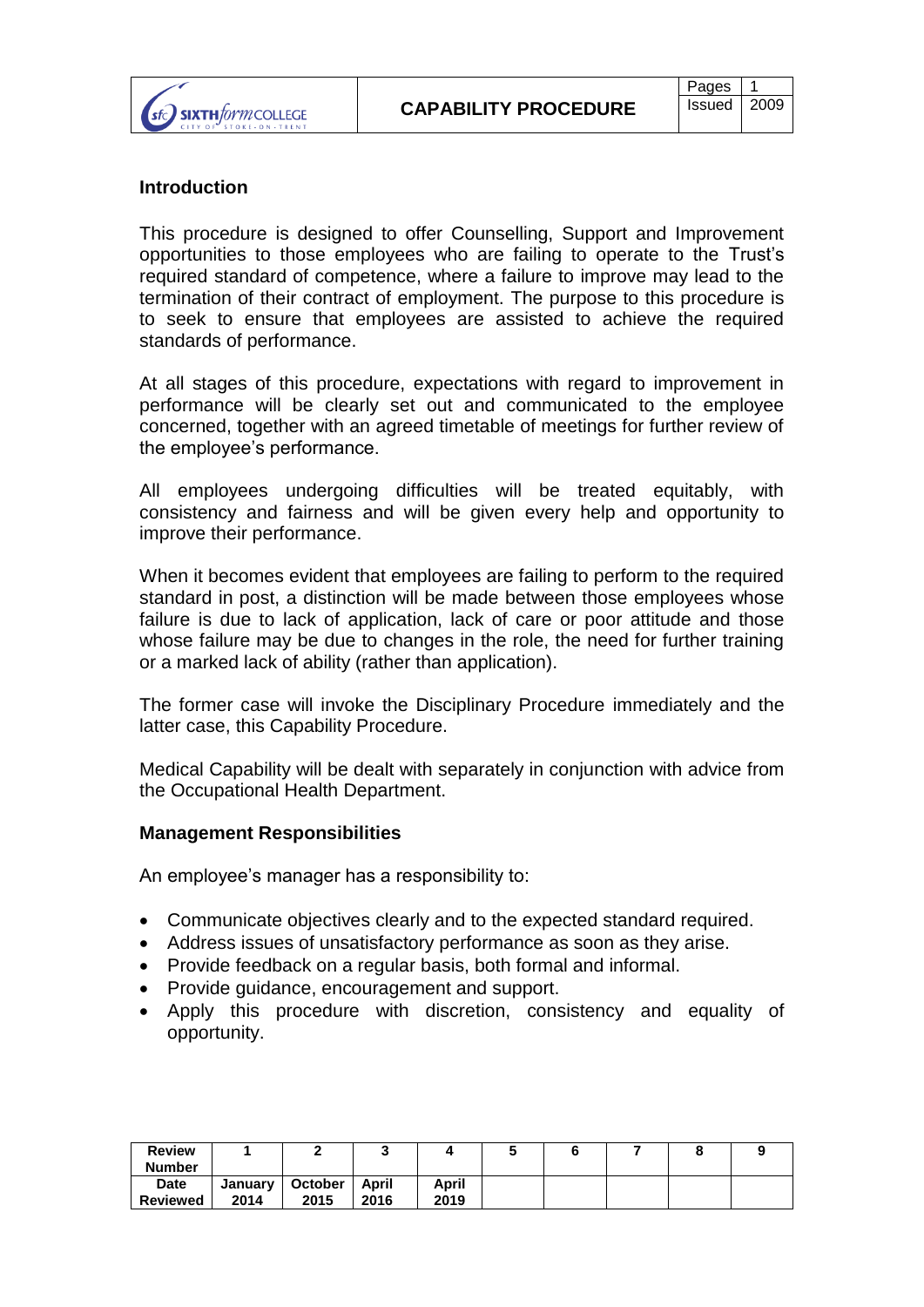

## **Employees Responsibility**

An employee has a responsibility to:

- Perform their contractual duties to the required standard.
- Alert their line manager to any work related problems and changes of personal circumstances which may affect their work performance.

### **Informal Procedure**

It is the responsibility in the first instance of the immediate Line Manager to offer suitable help and advice to employees where alleged incompetence such as a lack of skill, aptitude and/or ability or unsatisfactory performance is identified.

At this initial meeting if there are no reasons or explanations which can substantiate poor performance then a monitoring period and support plan will be put in place.

If there is insufficient progress within the review period, the matter will progress to the formal procedure as outlined below.

## **Stage I**

If after help and advice given at the informal stage, the employee's performance is still unsatisfactory, the line manager will inform HR and a member of the senior management team. The employee will be invited to a meeting and advised in writing that her/his performance is still unsatisfactory and that they are entering Stage 1 of the capability procedure.

The meeting will be chaired by a manager (expected to be from the senior management team). The employee will be reminded of the earlier informal discussions and the steps taken to support an improvement in their performance. They will be told as precisely as possible, the reasons for the manager's continue concerns about their performance. An opportunity will be provided at the meeting to explore the causes of unsatisfactory performance. The employee will have the opportunity to explain their unsatisfactory performance and to make any representation, which may include new information or provide a different context to the information / evidence already made available.

The nature of the alleged shortcoming will determine the nature of the help to be provided. The help could include one or more of the following:

| <b>Review</b><br><b>Number</b> |                 |                 | v             |               |  |  |  |
|--------------------------------|-----------------|-----------------|---------------|---------------|--|--|--|
| <b>Date</b><br><b>Reviewed</b> | January<br>2014 | October<br>2015 | April<br>2016 | April<br>2019 |  |  |  |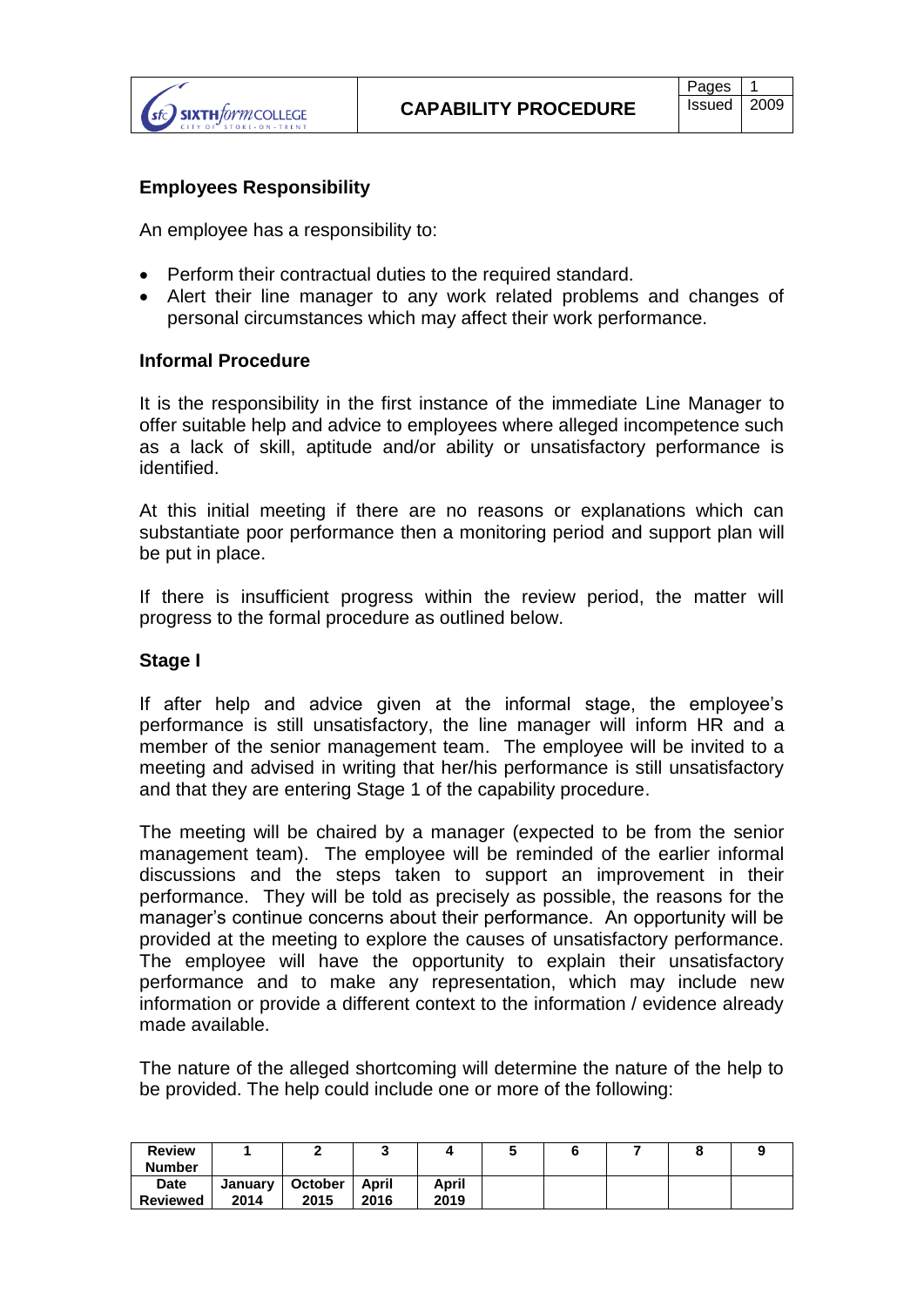(i) counselling;

SIXTH*form* COLLEGE

- (ii) a review of commitments and responsibilities;
- (ii) availability of suitable
- (iv) availability of training;
- (v) opportunities to see good practice within the organisation or other appropriate establishments.

This list is not exhaustive.

The employee will be informed of the support that will be available to help them improve their performance. It will also be made clear to the employee how performance will continue to be monitored and reviewed.

A review period of between 4 and 8 weeks, unless complex activity monitoring requires more, will be put into place.

All improvement requirements, support mechanisms and development activity will be documented and all counselling and on-going review meetings will be minuted. This will apply, also, at Stages II and III.

If at any formal stage, some progress has been made and there is confidence that more is likely, it may be appropriate to extend the monitoring and review period.

If, after the reasonable time period agreed at Stage I, II or III, it is deemed that performance has improved sufficiently and set targets are met, the employee will be informed that they are no longer being considered under the formal capability policy.

### **Stage II**

Where, after the period of review as outlined in Stage 1, there has been no marked improvement in performance, or improvement has not been maintained, the employee will be invited to a review meeting and advised in writing that her/his performance is still unsatisfactory.

The meeting will be chaired by a manager (expected to be from the senior management team). Previously set targets will be reviewed, together with a review of the history of the case, inducting the steps that have been taken to support the employee to achieve the required level or performance. They will be told as precisely as possible, the reasons for continued concerns about their performance.

| <b>Review</b><br><b>Number</b> |                 |                        |               |               |  |  |  |
|--------------------------------|-----------------|------------------------|---------------|---------------|--|--|--|
| <b>Date</b><br><b>Reviewed</b> | January<br>2014 | <b>October</b><br>2015 | April<br>2016 | April<br>2019 |  |  |  |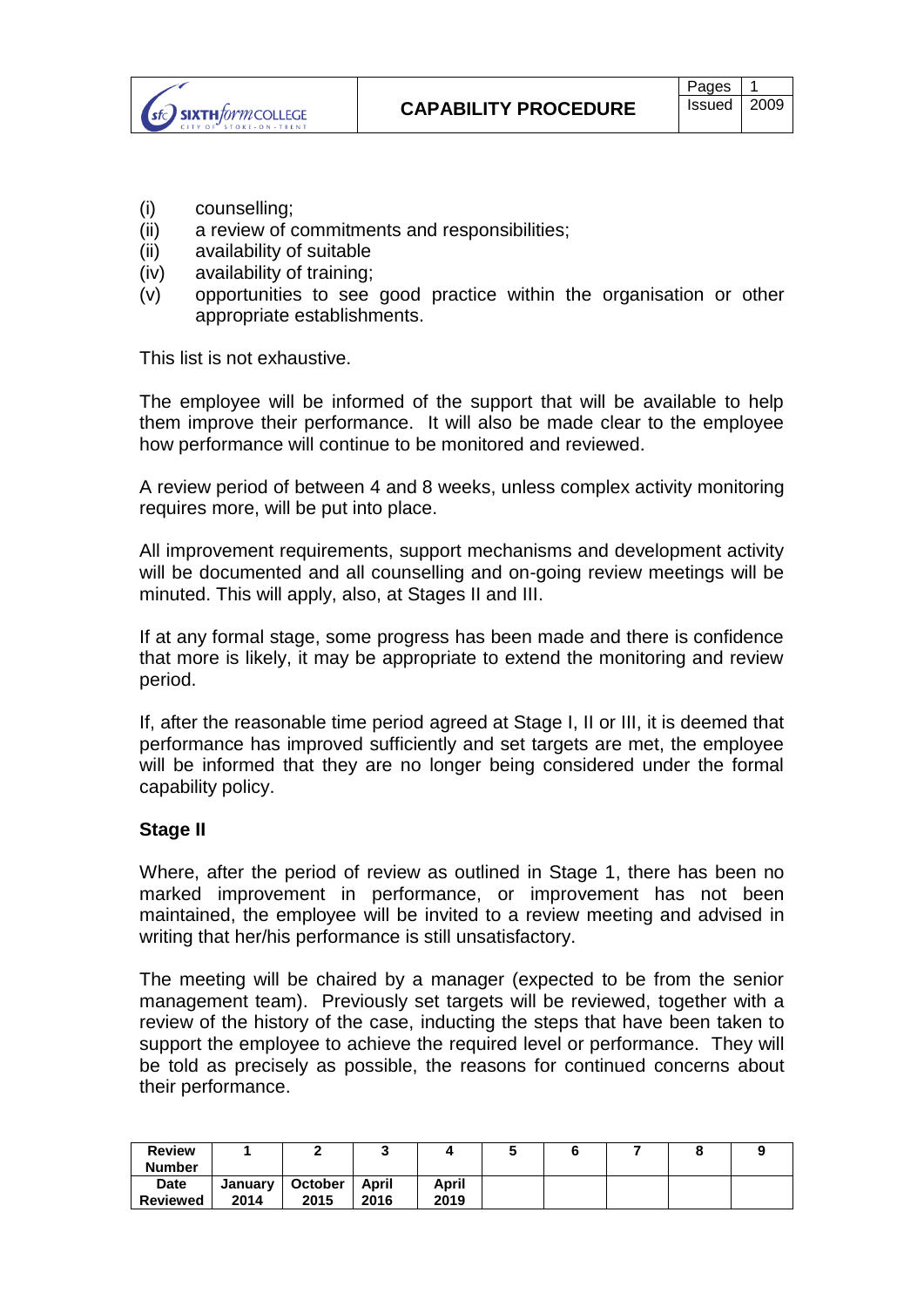

Where, after a further period of review (likely to be 4 weeks), there has been no marked improvement in performance, or improvement has not been maintained, the senior manager will inform the employee in writing that adverse criticism persists. She/he will also be informed of the areas where improvement is still necessary and the period for which appropriate support will continue to be made available.

# **Stage III**

This is the final stage of the formal procedure. If, after receiving the counselling and support outlined above, the employee's performance continues to be unsatisfactory it may become necessary to initiate formal action under the Capability Procedure in the manner of the final stage of the Disciplinary Procedures in order to resolve the issue of persistent lack of capability to perform at the required level and to allow the College organisation to move forward and maintain its standards of quality.

The options to consider are: -

- 1. Reduction in level of duties
- 2. Redeployment
- 3. Termination of employment contract

A further period of help, advice and review (likely to be 2 weeks) will be allowed before moving to this stage.

The employee will be informed that failure to see significant improvement at this stage may result in the termination of their employment contract if alternative options as outlined above are not feasible.

A decision hearing, chaired by the senior manager, will be held where there has not been (or it is clear that there will not be) any evidence of improvement.

A decision will then be taken at the hearing to either apply a sanction on the grounds of capability or to provide the employee with a period of extension to allow further time for improvement. The order to follow at the hearing is set out in Appendix 1.

The option of allowing further time for improvement may only be considered if there is persuasive evidence presented that further time is likely to lead to the required improvement in performance.

| <b>Review</b><br><b>Number</b> |                 |                 |               |               |  |  |  |
|--------------------------------|-----------------|-----------------|---------------|---------------|--|--|--|
| <b>Date</b><br><b>Reviewed</b> | January<br>2014 | October<br>2015 | April<br>2016 | April<br>2019 |  |  |  |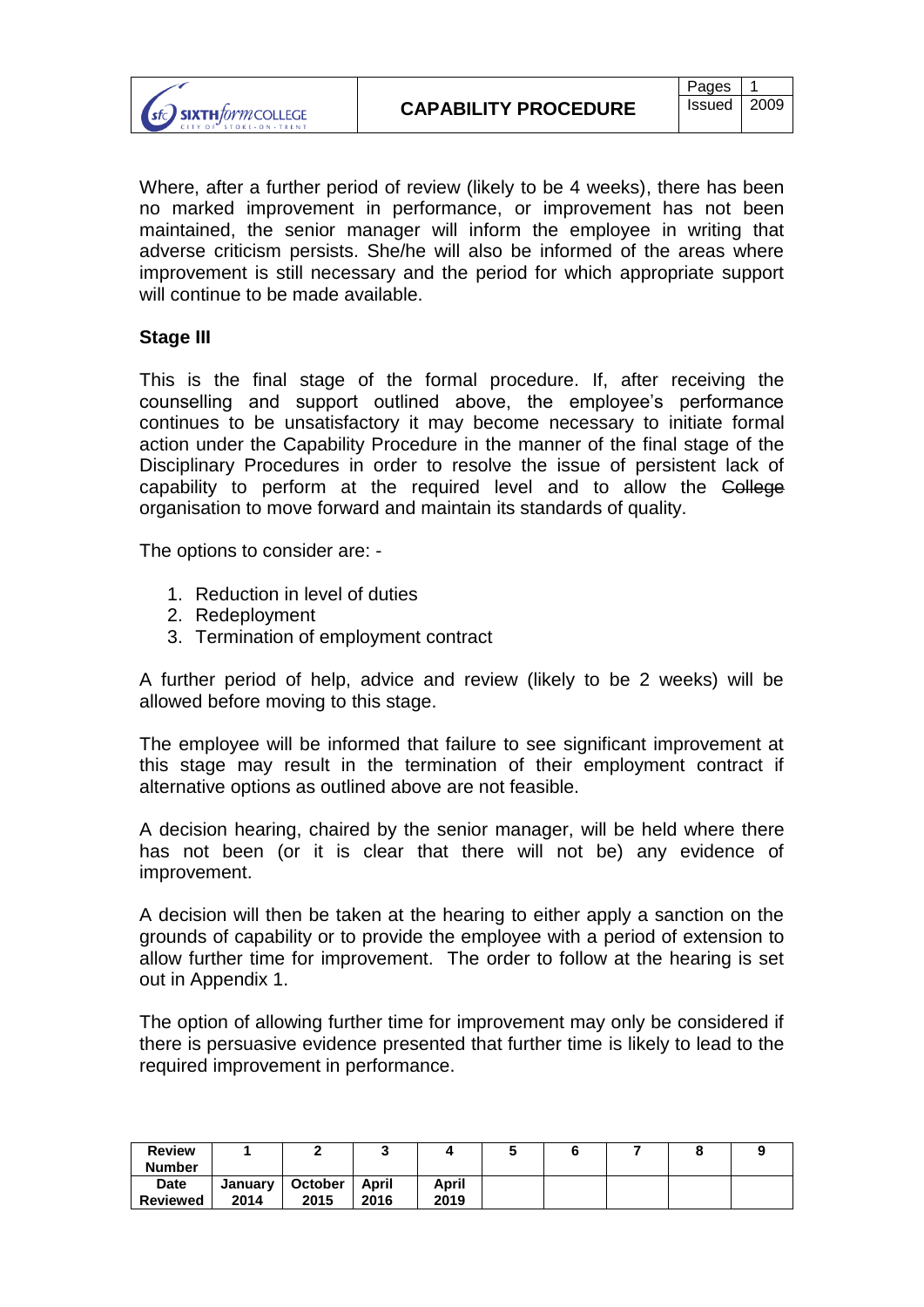The decision at the hearing will be confirmed in writing to the employee as soon as possible but no later than seven calendar days.

If the decision has been made to dismiss the employee, the dismissal letter will confirm the reason for dismissal and the date at which the employment terminates.

NB. If performance becomes unsatisfactory following achievement of the required standard at any stage, then further stages will be invoked, within the following timescales: -

- Stage 1 within 3 months move to Stage 2, thereafter back to stage 1
- Stage 2 within 6 months move to stage 3, above 6 months back to Stage 2, over 1 year back to Stage 1
- Stage 3 within 6 months move to Disciplinary stage, above 6 months back to Stage 3, over 2 years back to Stage 1

| <b>Review</b><br><b>Number</b> |                 |                        | ٠             |               |  |  |  |
|--------------------------------|-----------------|------------------------|---------------|---------------|--|--|--|
| <b>Date</b><br><b>Reviewed</b> | January<br>2014 | <b>October</b><br>2015 | April<br>2016 | April<br>2019 |  |  |  |